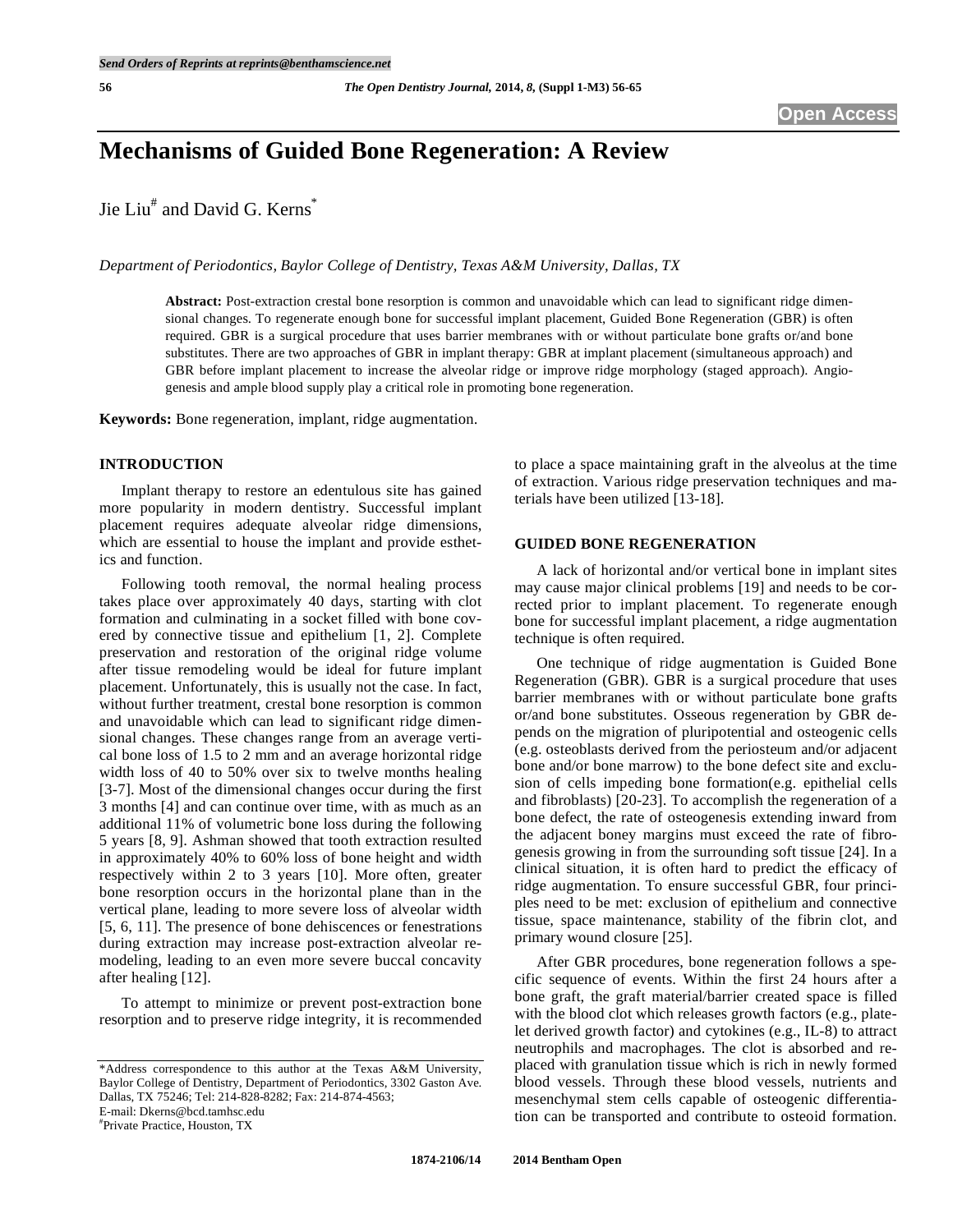Mineralization of osteoid forms woven bone [26], which later serves as a template for the apposition of lamellar bone [27]. This transformation of primary sponge work would eventually constitute both compact and reticular bone with mature bone marrow. These events occur 3 to 4 months postsurgery [28].

# **GRAFTING MATERIALS**

Bone regeneration can be accomplished through three different mechanisms: osteogenesis, osteoinduction, and osteoconduction. Osteogenesis is the formation and development of bone, even in the absence of local undifferentiated mesenchymal stem cells. Osteoinduction is the transformation of undifferentiated mesenchymal stem cells into osteoblasts or chondroblasts through growth factors that exist only in living bone. Osteoconduction is the process that provides a bio-inert scaffold, or physical matrix, suitable for the deposition of new bone from the surrounding bone or encourage differentiated mesenchymal cells to grow along the graft surface [29].

The primary types of bone graft material are autogenous bone, allografts, xenografts and alloplasts. All grafting materials have one or more of these three mechanisms of action. The mechanisms by which the grafts act are normally determined by their origin and composition. Autogenous bone harvested from the patient forms new bone by osteogenesis, osteoinduction, and osteoconduction. Allografts harvested from cadavers have osteoconductive and possibly osteoinductive properties, but they are not osteogenic. Xenografts/ alloplasts are typically only osteoconductive.

# **BONE AUTOGRAFT**

An autograft is tissue transferred from one location to another within the same individual. Common areas from which autogenous bone can be harvested include extraoral sites such as the iliac crest or tibial plateau; and intraoral sites such as the mandibular symphysis, maxillary tuberosity, 8- to 12-weeks post-extraction healing sites[30], ramus, tori or exostoses [29]. Autogenous bone can be harvested as block autograft or particulate graft. High or slow speed handpieces, chisels, trephines, piezosurgical instruments, rongeurs, or bone scrappers may be used to harvest bone from donor sites. Grafted autogenous bone can be trabecular (cancellous), cortical or corticotrabecular. In general, cancellous bone has more osteogenic potential than cortical bone due to presence of hematopoietic marrow and a greater amount of pleuripotential cells in cancellous bone [31]. Cortical graft has fewer surviving osteogenic cells but provides the most bone morphogenetic protein (BMP) [32]. BMP differentiates host mesenchymal cells into osteoblasts. In addition, BMP provides more resistance to the graft structure resorption, which impedes soft tissue in-growth but also may prolong the time needed for blood vessels to infiltrate the graft [32-34]. Corticotrabecular block grafts can be shaped and trimmed to fit the recipient bed, and the trabecular part is placed to face the recipient bed.

The optimal donor site depends on the volume and type of regenerated bone needed for the specific case. The posterior iliac crest provides the greatest amount of bone - up to 140 mL, the anterior iliac crest up to 70 mL, and 20-40 mL from the tibial plateau. Intraoral sites provide up to 5-10 mL from the ascending ramus, up to 5 mL from the anterior mandible, up to 2 mL from the tuberosity, and varying amounts from bone shavings or exostoses or through the use of suction traps [35]. Different particle size of autogenous bone can be obtained with different harvesting techniques. Autogenous bone can be obtained by high speed burs, low speed burs, hand chisels and bone blending, Particle size of bone blend (cortical or cancellous bone that is procured with a trephine or rongeurs, placed in an amalgam capsule, and triturated to the consistency of a slushy osseous mass) is approximately  $210 \times 105$  um. Grafts obtained with high and low speed burs have a particle size of roughly 300 to 500 um, while hand-chiseled bone chips have the largest and least uniform particle size of  $1559 \times 783$  um [36]. Autogenous bone is highly osteogenic and is considered as the gold standard of grafting materials. Autogenous bone provides proteins, bone-enhancing substrates, minerals, and vital bone cells to the recipient site, which enhance the overall success of the grafting procedure, resulting in high success rates [29, 37, 38]. However, there are downsides associated with autogenous bone: 1) the necessity of harvesting from a secondary surgical site and the possible resultant patient morbidity; 2) possible root resorption and ankylosis with the use of fresh iliac bone graft when placed near the roots [39, 40]; and 3) the difficulty of obtaining a sufficient amount of graft material, especially from intraoral sites. These limitations led to the development of allografts and alloplasts as alternative or supplemental grafting materials.

# **BONE ALLOGRAFTS**

Allografts consist of tissue transferred from one individual to another genetically dissimilar individual of the same species. The main benefit of allograft bone is the avoidance of a secondary donor site, reduced surgical time, decreased blood loss, decreased host morbidity and unlimited supply of graft material. However, allografts are not osteogenic and bone formation usually takes longer and results in less regeneration than autogenous grafts. With allografts, concerns have been raised regarding the possibility of disease transmission through grafting; however, with meticulous donor screening and specimen processing, the risk is extremely low [41]. Freeze-drying and the Tutoplast® process are two commonly used sample processing methods that can further reduce the risk of disease transmission [42, 43]. Freeze-dried bone can be used in two forms, demineralized freeze-dried bone allograft (DFDBA) or mineralized freeze-dried bone allograft (FDBA). Since FDBA is mineralized, it elicits slower resoprtion than DFDBA and provides an osteoconductive scaffold when implanted in mesenchymal tissues. For DFDBA, the demineralization process removes the mineral phase of the graft which can expose the underlying bone collagen and possibly bone growth factors like BMPs [44- 46]. Because of this, DFDBA may have a higher osteoinductivity than FDBA [44-46]. However, this osteogenic potential depends on the quality and quantity of the bone matrix in the graft material. Most commercial bone banks do not verify the presence or activity of BMPs in DFDBA nor the ability of DFDBA to induce new bone. Schwartz *et al.* [47]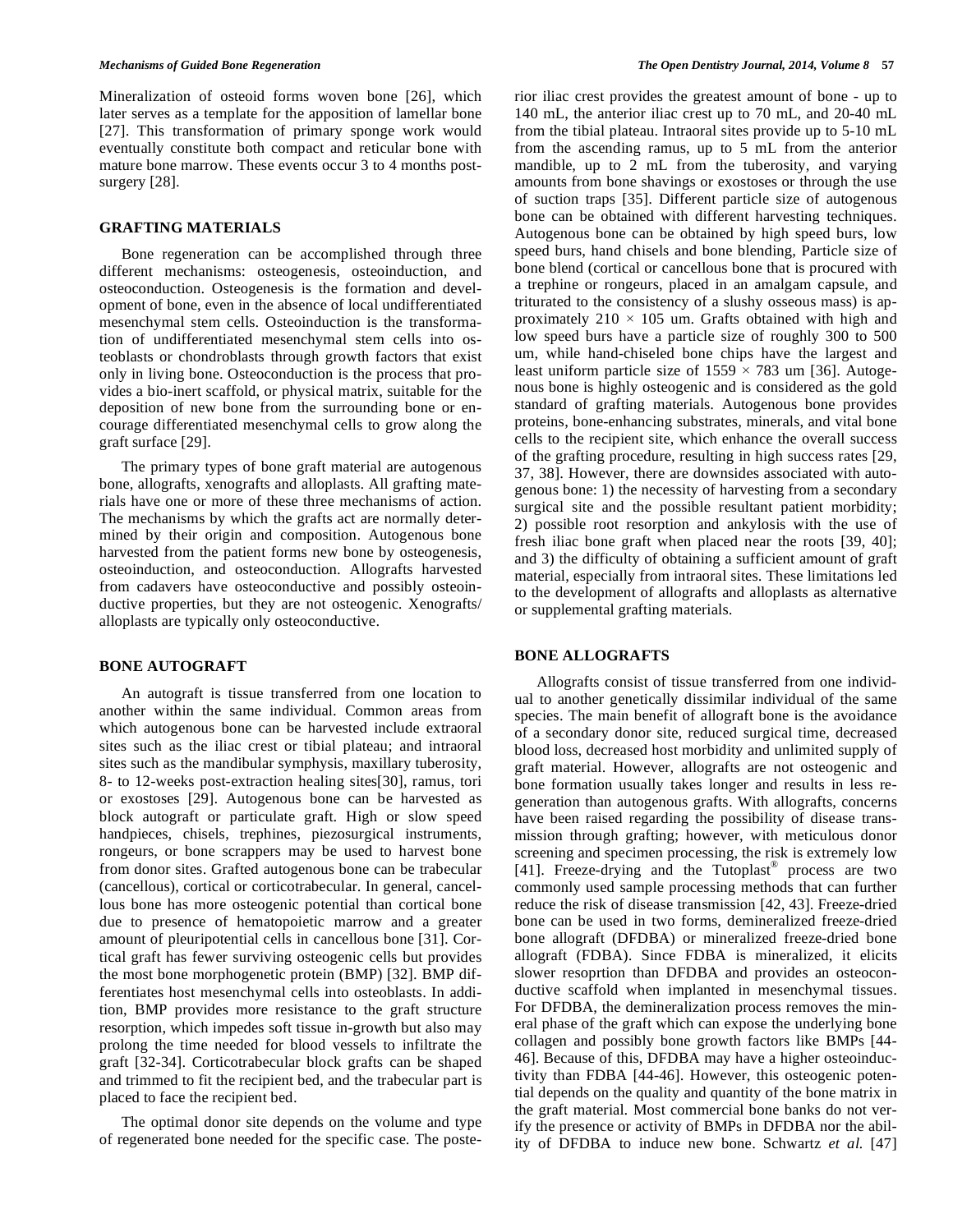found that DFDBA from different tissue banks had a variety of shapes and sizes as well as considerably variable osteoinductive potential which seemed to be age-dependent, with stronger potential from younger donors. Even from the same tissue bank, different batches may have different clinical results. This may partially explain why Rummelhart found similar clinical results between DFDBA and FDBA for osseous regeneration [48]. The size of the grafting particulates also matters. The most appropriate particle size was found to be 100- 400 um [36, 49]. It was suggested that these small particles may enhance osteogenesis compared to larger particles (1000 - 2000 um) due to enlarged surface area and ideal pore size between particles which allow for increased vascularization and osteogenesis to occur. Particles that are too small may get resorbed too fast for bone formation. Particles that are too large may hinder vascularization and may be sequestered [50].

Considering the different biological and mechanical properties, different grafting materials are often combined to optimize the environment for the regeneration of vital bone. If rapid osteoinduction is desired while still retaining the space making benefits and increased mineral density associated with mineralized allograft, FDBA can be combined with DFDBA or autogenous bone. With such a combination, one may take advantage of the presumed osteoinductivity and more rapid turnover time of the demineralized or autogenous graft combined with the prolonged turnover time and higher density achieved with the mineralized allograft tissue. Sanders *et al.* (1983) compared the clinical effects of FDBA alone and the composite FDBA/autogenous bone graft in the treatment of periodontal defects and found a greater success rate of the composite grafts [51].

#### **BONE XENOGRAFTS AND ALLOPLASTS**

Xenografts are tissue grafts obtained from a species other than the host species. The representative xenograft materials are natural hydroxyapatite (HA) and deorganified bovine bone (anorganic bone matrix or ABM). These graft materials are inert osteoconductive filler material, which serves as a scaffold for new bone formation. Natural hydroxyapatite is extracted from animal bones. It has the three-dimensional microstructure of natural bone and is highly biocompatible to adjacent hard and soft tissues. ABM is an inorganic bone of bovine origin. It is a carbonate containing apatite with crystalline architecture and a calcium/phosphate ratio similar to that of natural bone mineral in humans. With time, ABM graft material becomes integrated into the human bone and is slowly replaced by newly formed bone. However, the remodeling process takes a long time and reports have shown the bovine graft present even after 18 months [52-55]. Human biopsies after sinus augmentation confirm that particles of bovine-derived bone substitutes can still be found up to 10 years postoperatively [56]. Disadvantages of xenografts are the increased risk of a host-immune response, brittleness and easy migration [29, 57]. Xenografts appear to incorporate into natural bone, but their low resorption rate may negatively impact the healing of the grafted site and compromise the mechanical and biological properties of the regenerated bone.

Alloplasts are an inert synthetic graft material. The most commonly used alloplast materials are calcium carbonate, calcium sulfate, bioactive glass polymers and ceramic materials, including synthetic hydroxyapatite and tricalcium phosphate (TCP). The mechanism of action of these materials is strictly osteoconduction. They provide a scaffold for enhanced bone tissue repair and growth.

The use of autografts, allografts, xenografts, or alloplasts, alone or in combination, should be based on the individual's systemic healing capacity, the osteogenic potential of the recipient site, and the time available for graft maturation. Due to the absence of definitive conclusions as to the relative efficacy of xenografts and alloplasts in the management of periodontal defects, they are recommended to be combined with allografts for small defects in healthy patients. Autogenous bone should be added for progressively larger defects, especially for defects and/or patients with lower osteogenic potential. Additionally a barrier membrane should be utilized for better results [29, 58].

#### **BARRIER MEMBRANES**

Guided tissue regeneration is a barrier technique used for the treatment of periodontal bone defects. Guided bone regeneration is used to enhance bone growth of the alveolus for implant placement and around peri-implant defects [59, 60]. Studies by Dahlin *et al.* showed that if a barrier membrane was placed in direct contact with the surrounding bone surface and a space was created, only cells from the neighboring bone or bone marrow can migrate into this bone defect, without in-growth of competing soft tissue cells from the overlying mucosa [61]. There may be additional benefits to the use of a membrane, such as protection of the wound from mechanical disruption and salivary contamination. A barrier membrane should satisfy the following conditions: tissue adhesion without mobility, block soft tissue in-growth, east to use, maintains a space, and biocompatibility. Currently, barrier membranes are of two types, non-resorbable and resorbable.

#### **NON-RESORBABLE MEMBRANES**

#### **Expanded Polytetrafluoroethylene**

Expanded polytetrafluoroethylene (e-PTFE) was originally developed in 1969 and it became the standard for bone regeneration in the early 1990s [62-66]. The e-PTFE membrane is sintered with pores between  $5$  and  $20 \mu m$  in the structure of the material. The most popular commercial type of e-PTFE was Gore-Tex®.

The e-PTFE membrane acts as a mechanical hindrance. Fibroblasts and other connective-tissue cells are prevented from entering the bone defect so that the presumably slowermigrating cells with osteogenic potential are allowed to repopulate the defect. An animal study performed by Dahlin *et al.* [20] used e-PTFE membranes to cover surgicallycreated standard size bone defects in the mandibular angles of rats and found that the e-PTFE membrane excluded soft tissue and accelerated bone healing (3-6 weeks) while no healing was achieved in the non-membrane control group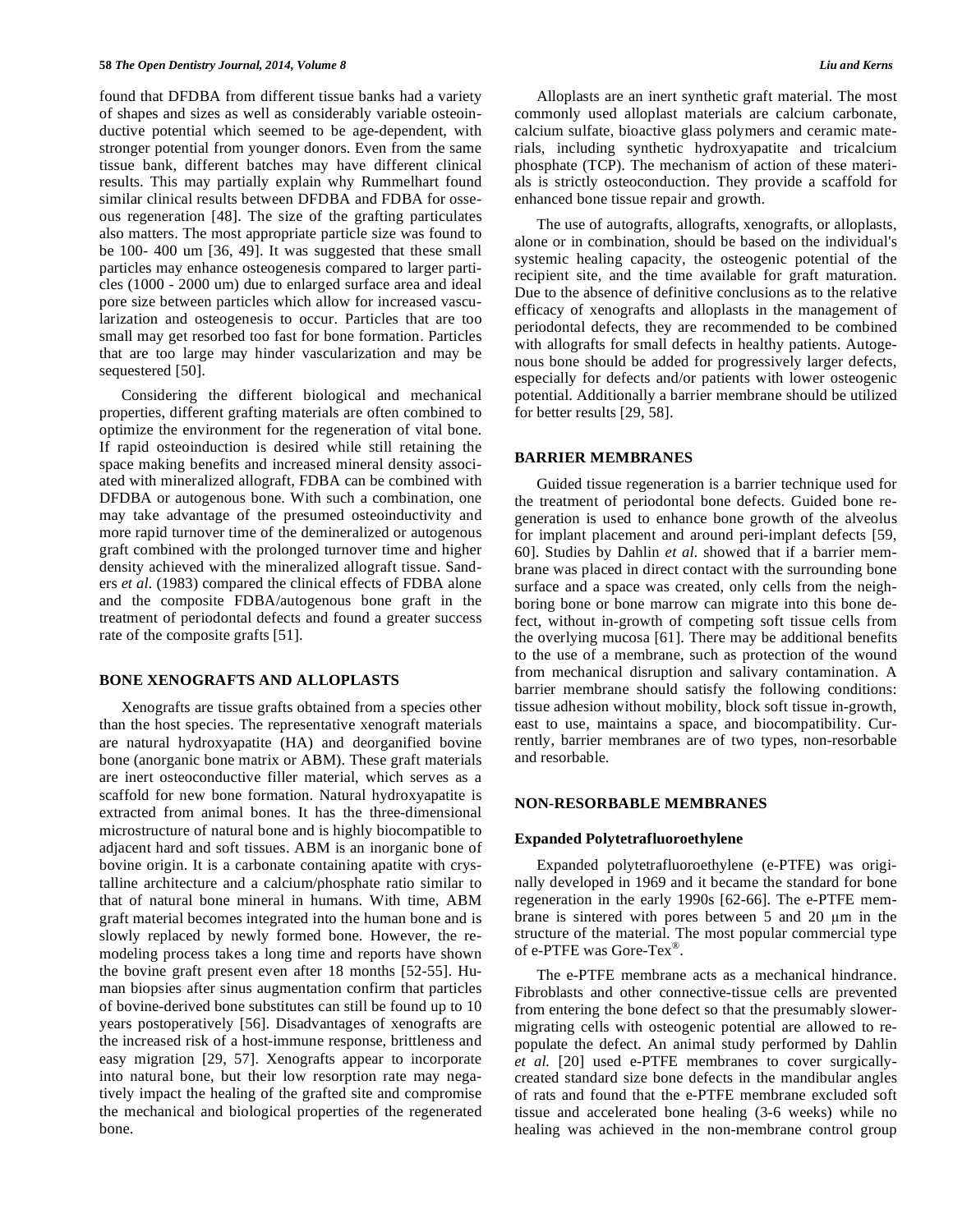even after an observation period of 22 weeks. Similar results were found in monkeys with through-and-through maxillary and mandibular surgically-created bone defects. It was found that osteogenesis was able to occur without interference from other tissue types in the e-PTFE barrier group after a healing period of 3 months compared to incomplete bone healing with various degrees of connective tissue in-growth in the control group [62]. The biologic principle of osteopromotion by exclusion has proved to be predictable for ridge enlargement or defect regeneration [67].

The e-PTFE membrane has been shown to produce bone predictably in localized bony defects around implants with or without bone grafts [68, 69]. In an experimental rabbit study [21], partially exposed implants were covered with an e-PTFE barrier membrane on the experimental side; on the contralateral side, the flap was closed without a membrane. Results revealed that on the experimental side, all exposed screw threads were covered with new bone, but little bone regeneration was observed on the control side (mostly connective tissue was gained). Another multicenter study in humans applied an e-PTFE membrane to cover the dehiscence or fenestration bone defects around implants to facilitate bone regeneration. This study showed the average osseous defect was reduced from 4.7 mm to 1.1 mm on re-entry, which they believed was due to the use of barrier membranes for GBR [70]. Additionally the efficacy of e-PTFE barrier membranes to preserve and regenerate bone around implants placed in fresh extraction sockets were also validated in several other studies [22, 71, 72].

### **High-Density Polytetrafluoroethylene**

In time clinicians discovered e-PFTE exposed to the oral cavity resulted in migration of micoorganisms through the highly porous membrane. The average pore size of 5 to 20 m and the diameter of pathogenic bacteria generally less than 10 m, migration of microoraganisms through the highly porous e-PTFE membrane at exposure is a common complication. To address this problem, a high density PTFE membrane (d-PTFE) with a nominal pore size of less than 0.3  $\mu$ m was developed in 1993, the most popular Cytoplast<sup>®</sup>. The increased efficacy of d-PTFE membranes in guided tissue regeneration has been proven with animal and human studies [73, 74]. Even when the membrane is exposed to the oral cavity, bacteria is excluded by the membrane while oxygen diffusion and transfusion of small molecules across the membrane is still possible. Thus, the d-PTFE membranes can result in good bone regeneration even after exposure [75, 76]. Because the larger pore size of e-PTFE membranes allows tight soft tissue attachment, it usually requires sharp dissection at membrane removal. On the contrary, removal of d-PTFE is simplified due to lack of tissue ingrowth into the surface structure [77].

Bartee [78] reported that the use of d-PTFE is particularly useful when primary closure is impossible without tension, such as alveolar ridge preservation, large bone defects, and the placement of implants immediately after extraction. In those cases, d-PTFE membranes can be left exposed and thus preserve soft tissue and the position of the mucogingival junction. Using d-PTFE membranes may enhance healing, since there may be no need for extensive releasing incisions to obtain primary closure can compromise the blood supply and eliminate keratinized tissue, using d-PTFE membranes may enhance healing [73, 78, 79].

Walters *et al.* [80] reported that in a randomized study of GBR involving 14 patients, d-PTFE membranes achieved similar results as e-PTFE membranes with regard to vertical bone regeneration and soft tissue healing and no statistically significant difference was found between d-PTFE and e-PTFE membranes in the treatment of class II furcation defects in humans [81].

# **Titanium Mesh**

Guided bone regenerative membranes can help in treating moderate to severe osseous defects, but the inherrent physical property of the membrane to collapse towards the defect due to the pressure of the overlying soft tissues (thus reducing the space required for regeneration) makes the overall amount of regenerated bone questionable. The use of titanium mesh which can maintain the space can be a predictable and reliable treatment modality for regenerating and reconstructing a severely deficient alveolar ridge [82-84].

The main advantages of the titanium mesh are that it maintains and preserves the space to be regenerated without collapsing and it is flexible and can be bent. It can be shaped and adapted so it can assist bone regeneration in non-spacemaintaining defects. Due to the presence of holes within the mesh, it does not interfere with the blood supply directly from the periosteum to the underlying tissues and bonegrafting material. It is also completely biocompatible to oral tissues [84, 85].

Titanium mesh can be used before placing dental implants (staged approach) to gain bone volume or in conjunction with dental implant placement (non-staged approach).

# **Titanium-reinforced PTFE**

The e-PTFE membrane and d-PTFE membrane are also available as titanium-reinforced e-PTFE or d-PTFE. The embedded titanium framework allows the membrane to be shaped to fit a variety of defects without rebounding and provides additional stability in large, non-space maintaining osseous defects.

An experimental study in five beagle dogs compared the osteopromotive performance of titanium-reinforced e-PTFE membranes to that of standard e-PTFE membranes and no membrane (control) in large dehiscence and supracrestal bone defects around dental implants placed in the mandibular alveolar process [86]. The histology examination of the sections after a healing period of 6 months demonstrated large amounts of newly formed bone beneath both types of barrier membranes, with a superficial layer of connective tissue. The control sites without membrane placement revealed minimal supracrestal bone formation. The titaniumreinforced e-PTFE membranes showed evidence of increased alveolar ridge width compared to e-PTFE membranes and control sites. The authors concluded that the reinforcement of e-PTFE membrane with titanium were able to maintain a large, protected space for blood clot stabilization without the addition of bone grafts and provided superior preservation of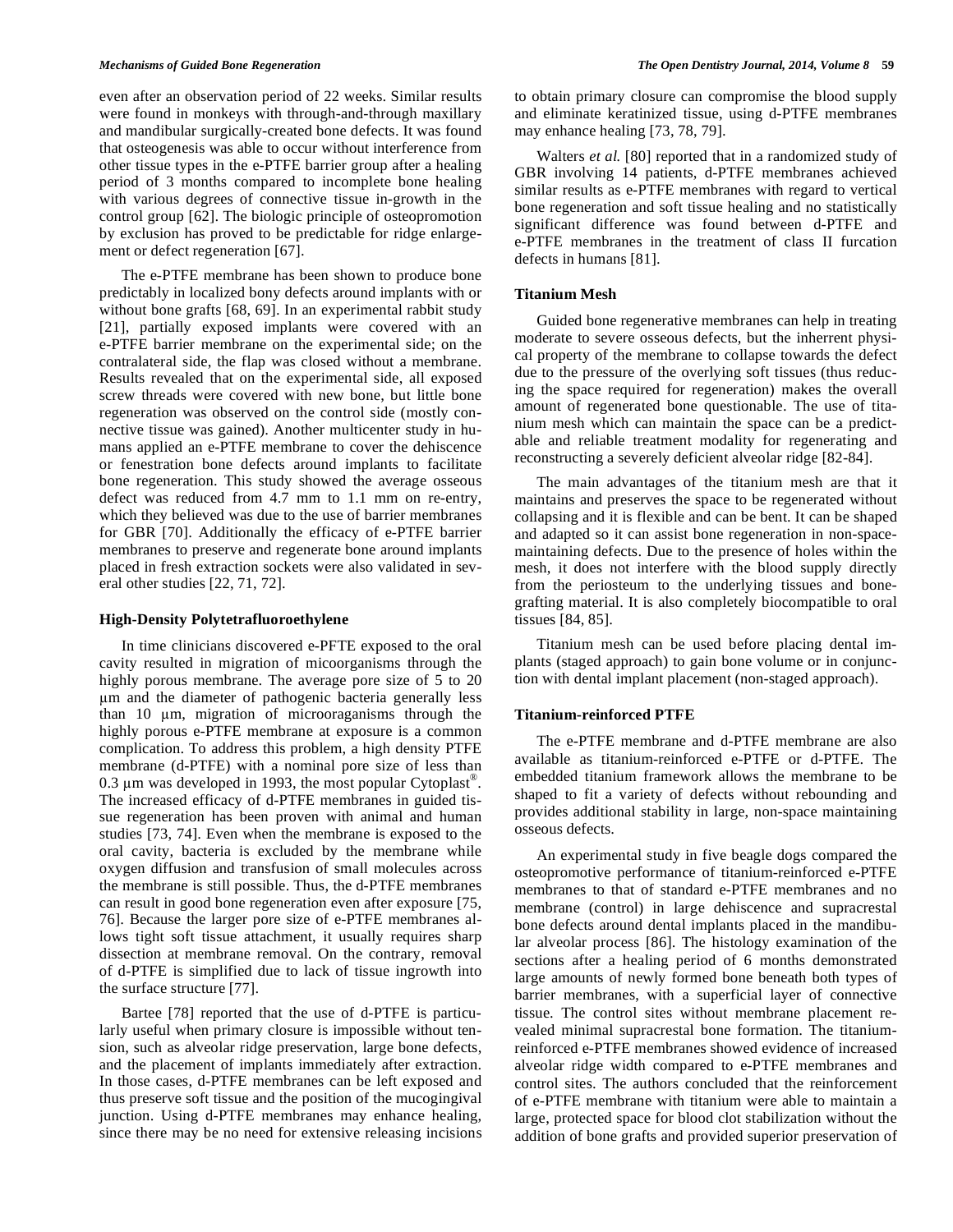the original form of the regenerated ridge during the healing period.

#### **Disadvantages of Non-resorbable Membranes**

Although clinical and experimental studies have shown excellent treatment results using non-resorbable membranes in GTR and GBR procedures [62-66, 87, 88], there are certain complications of using non-resorbable membranes. Primary soft tissue closure over the membrane is a vital clinical step that usually contributes to the success of the grafting procedure. However, wound dehiscence because of incomplete coverage or gingival recession during the healing processes is a common finding with usage of non-resorbable membranes [89-93]. Early exposure of barrier membranes to the oral environment and subsequent bacterial colonization can necessitate premature retrieval of the membranes [94, 95]. Wound infection following the exposure of e-PTFE membranes can compromise the results of grafting [24, 96- 98]. Simion *et al.* [92] reported that bone gain around dental implants placed in fresh extraction sockets was significantly less when the membranes were exposed than when membranes were not exposed. Another major disadvantage of non-resorbable membranes is the need for a second surgery to remove the bio-inert membrane [69]. This entails discomfort and increased costs for the patients, as well as the risk of losing some of the regenerated bone, because flap elevation results in a certain amount of crestal bone resorption [99, 100]. Lastly, due to the rigidity of the non-resorbable membranes, extra stabilization of the membrane with miniscrews and tacks are often required.

#### **Resorbable Membrane**

Currently there are two kinds of resorbable membranes: polymeric and collagen derived from different animal sources. The advantages of bioresorbable membranes include, the elimination of the need for membrane removal, greater cost-effectiveness and decreased patient morbidity [60].

# **Polymeric Membranes**

Polymeric membranes are valuable in preserving alveolar bone in extraction sockets and preventing alveolar ridge defects, as well as ridge augmentation around exposed implants. Polymeric membranes are made up of synthetic polyesters, polyglycolides (PGAs), polylactides (PLAs), or copolymers. These synthetic materials can be predictably reproduced in almost unlimited quantities. A clinical advantage of PGA, PLA, and their copolymers is their ability to be completely biodegraded to carbon dioxide and water *via* the Krebs cycle, thus they do not need to be removed at a second surgery [101].

Lekovic *et al.* [7] evaluated the clinical effectiveness of a resorbable membrane made of PGA and PLA copolymers in alveolar ridges preservation. Results at 6 months re-entry showed that use of a bioresorbable membrane presented with significantly less loss of alveolar bone height, less horizontal resorption of the alveolar bone width, and more internal socket bone fill, compared to non-membrane controls. Simon *et al.* designed a study to evaluate whether the amount of osseous structure 4 months postoperatively after GBR was significantly less than the amount surgically created and if this change was uniform over the area treated using polyglactide membrane over DFDBA for ridge preservation in nineteen extraction sites of 10 patients. The results after 4 months showed a significant loss in the alveolar width (ranging from 39.1 % to 67.4%) and height (14. 7% in the center of the edentulous area but ranged from 60.5% to 76.3% 3 mm mesial and distal to the midpoint) [102].

Although these polymeric membranes are usually biodegradable, their usage has been associated with inflammatory reactions in the body [103]. Either fibrous encapsulation or inflammatory cell infiltrate (multinucleated giant cells, macrophages, polymorphonuclear leukocytes etc.) can be present around the embedded membrane [104].

Premature membrane exposure to the oral cavity was studied by Simion *et al.* [105]. They found that, once exposed, PLA/PGA membranes started to resorb almost instantly, and the resorption process last for 3-4 weeks. As a result, this could lead to spontaneous healing and closure of the wound. On the other hand, a degradation process that is too fast could reduce the barrier function time and the spacemaking ability of the membrane, which could negatively affect the outcome of bone regeneration.

### **Collagen Membranes**

Most of the commercially available collagen membranes are developed from type I collagen or a combination of type I and type III collagen. The source of collagen comes from tendon, dermis, skin or pericardium of bovine, porcine or human origin [59]. There are several advantages of collagen materials for use a barrier membrane to include: hemostasis [106], chemotaxis for periodontal ligament fibroblasts [107] and gingival fibroblasts [108], weak immunogenicity [109], easy manipulation and adaption, a direct effect on bone formation [110], and ability to augment tissue thickness [111]. Hence, collagen material appears to be an ideal choice for a bioresorbable GTR or GBR barrier.

Collagen is degraded through the enzymatic activities of macrophages and polymorphonuclear leukocytes to carbon dioxide and water [112, 113]. Von Arx and Buser reported the rapid degradation of non-cross-linked collagen membranes following exposure to the oral cavity to be an advantage in horizontal ridge augmentation procedures [114] since spontaneous re-epthelialization can occur within 2 to 4 weeks and no secondary surgery is necessary for their removal. Several physical or chemical cross-linking methods, such as ultraviolet light, hexamethylene diisocyanate (HMDIC), glutaraldehyde (GA), diphenylphosphorylazide (DPPA), formaldehyde (FA) plus irradiation and enzymatic cross-linkage have been used to modify the biomechanical properties of the collagen fibers. Studies have shown that cross-linking is associated with prolonged biodegradation [104, 115] as well as reduced epithelial migration, decreased tissue integration [115], and decreased vascularization [116]. The higher the degree of cross-linking, the longer the resorption rate [115]. Because prototype cross-linking makes the collagen membrane resorb slower severe inflammation and resorption of the grafted area has been reported.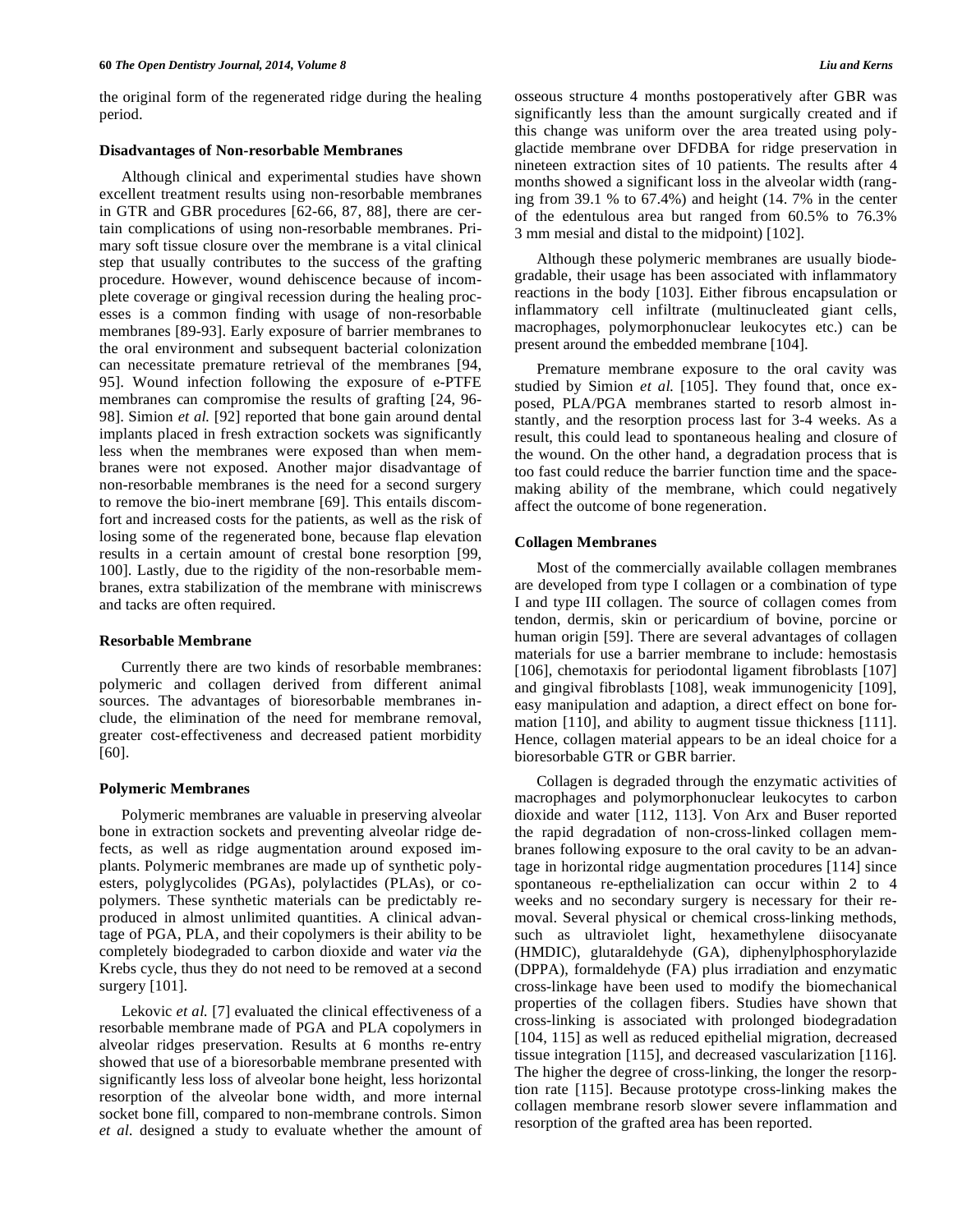Collagen membranes have been widely utilized in bone regeneration procedures. In a rabbit study by Colangelo *et al.*, a type I highly cross-linked collagen membrane was found to associated with a nearly complete continuous layer of lamellar bone with osteoblastic activity after 30 days compared to only fibrous connective tissue in the nonmembrane control group [117]. Chung *et al.* [118] evaluated a cross-linked type I collagen membrane in GTR in 10 patients and reported mean gains in probing attachment of  $0.56 \pm 0.57$  mm and bone defect fill of  $1.16 \pm 0.95$ mm. Blumental *et al.* [119] combined demineralized bone-collagen gel with collagen membrane barriers and achieved satisfactory intrabony bone fill results in humans. Collagen membranes can also be used for regeneration in periodontal furcation defects [120- 122].

Collagen membranes can also be used around implants. In a dog model [123], a resorbable collagen barrier membrane was placed over the buccal dehiscences around hydroxyapatite-coated and grit-blasted implants and compared with non-membrane controls. The mean defect fill was 80.29% in the collagen membrane-treated group compared to 38.62% in the control group at 8 weeks. In humans, the combined use of ABM bone graft  $(Bio-Oss^{\circledast})$  with a noncross-linked resorbable collagen membrane (Bio-Gide®) on exposed implant surfaces and was compared with e-PTFE membrane (Gore-Tex®) alone. The results showed that changes in defect surface for both types of membranes were statistically significant, however, no statistical significance could be detected between the two membranes. The mean average percentage of bone fill was 92% for Bio-Gide® and 78% for Gore-Tex® sites. In the latter group, 44% wound dehiscences and/or premature membrane removal occurred. The resorbable membrane, Bio-Gide®, in combination with a bone graft, can be a useful alternative to the well-established e-PTFE membranes [93].

# **Disadvantages of Resorbable Membranes**

Compared to (reinforced) non-resorbable barrier membranes, both collagen and synthetic polyester membranes lack space-making ability. These membranes are often used with tenting or supporting materials (different bone grafts or bone fillers) to prevent space collapse. When grafting materials are used with bioresorbable membranes, the results of GBR procedures are generally favorable and even comparable to the results achieved with non-resorbable barriers [124- 127]. Grafting material alone seems to be less effective than the combination of a supporting material and a barrier [124].

When PGA or PLA resorbable membranes are used, degradation occurs mostly *via* hydrolysis. This creates an acid environment, which can have a negative effect on bone formation [59, 128, 129]. Only collagen membranes seem to be absorbed through catabolic processes resembling those involved in normal tissue turnover. One disadvantage of collagen membranes was shown in an animal study. The fast degradation of three types of collagen membranes (BioGide®, AlloDerm® porcine-derived, and AlloDerm® human-derived) puts in question the effectiveness of these types of resorbable membranes when they are used as physical barriers beyond one month [113].

# **Treatment Variations**

There are two approaches of GBR in implant therapy: GBR at implant placement (simultaneous approach) and GBR before implant placement to increase the alveolar ridge or improve ridge morphology (staged approach). The size and type of each particular osseous defect influence the selection of the most suitable grafting procedure. Buser *et al.* [63, 130] stated that the simultaneous approach is indicated only when the osseous defect around the implant is not extensive and proper prosthetic placement and good primary stabilization can be achieved. However, if the bone around the implant is thin, complete bone regeneration on the implant surface may not be achieved even if GBR is used. In these cases, the treatment plan should be changed to the staged approach, in which the implant is placed after ridge augmentation.

For the choice of different materials, minor alveolar ridge defects suggest the use of an allograft material in a simultaneous approach, while moderate horizontal ridge defects require the use of more predictable grafting procedures such as autogenous grafts in a staged approach [88, 131, 132]. In cases of combined severe horizontal and vertical alveolar ridge defects, the use of reconstructive devices such as tenting screws, mesh and/or re-inforced membranes will be mandatory to ensure more predictable regenerative results [82, 133].

#### **Blood Supply, Bone Marrow Penetration**

Angiogenesis and ample blood supply are mandatory for bone development and maintenance. Formation of new blood vessels usually proceeds from existing blood vessels. For an intact dentate alveolar ridge, blood supply includes the complex of supraperiosteal arterioles, the subepithelial capillary network of the gingiva and the periodontal ligament, and the arterioles penetrating the interdental alveolar bone. However, when a tooth is lost, the blood supply from the periodontal ligament disappears, and the blood supply is only from the soft tissue and the supraperosteal blood vessels of the bone.

The cortical bone surface is usually perforated with a small round bur prior to placing a bone graft to open the marrow cavity and to stimulate bleeding into the defect area. This is called decortication or bone marrow penetration [28]. The rationale may include: (1) to enhance the healing process by promoting bleeding and blood clot formation; (2) to allow progenitor cells and blood vessels to reach the bone graft site [67, 134, 135] which facilitate angiogenesis; and (3) to improve the physical interlocking of grafted bone and a recipient site [136-138]. However, bone marrow penetration may also have some negative effects; additional blood loss, potentially greater postoperative pain, increased bone loss, and increased operative time [139].

Conflicting information has been reported with regard to the ability of bone marrow penetration to accelerate or increase bone regeneration in the experimental animal studies [140, 141]. Delloye *et al.* [142] found that perforating a cortical bone graft substantially improved the amount of new bone formation by the host compared to using a nonperforated cortical bone graft. In a controlled clinical trial using a rat model, tibial or femoral grafts were placed on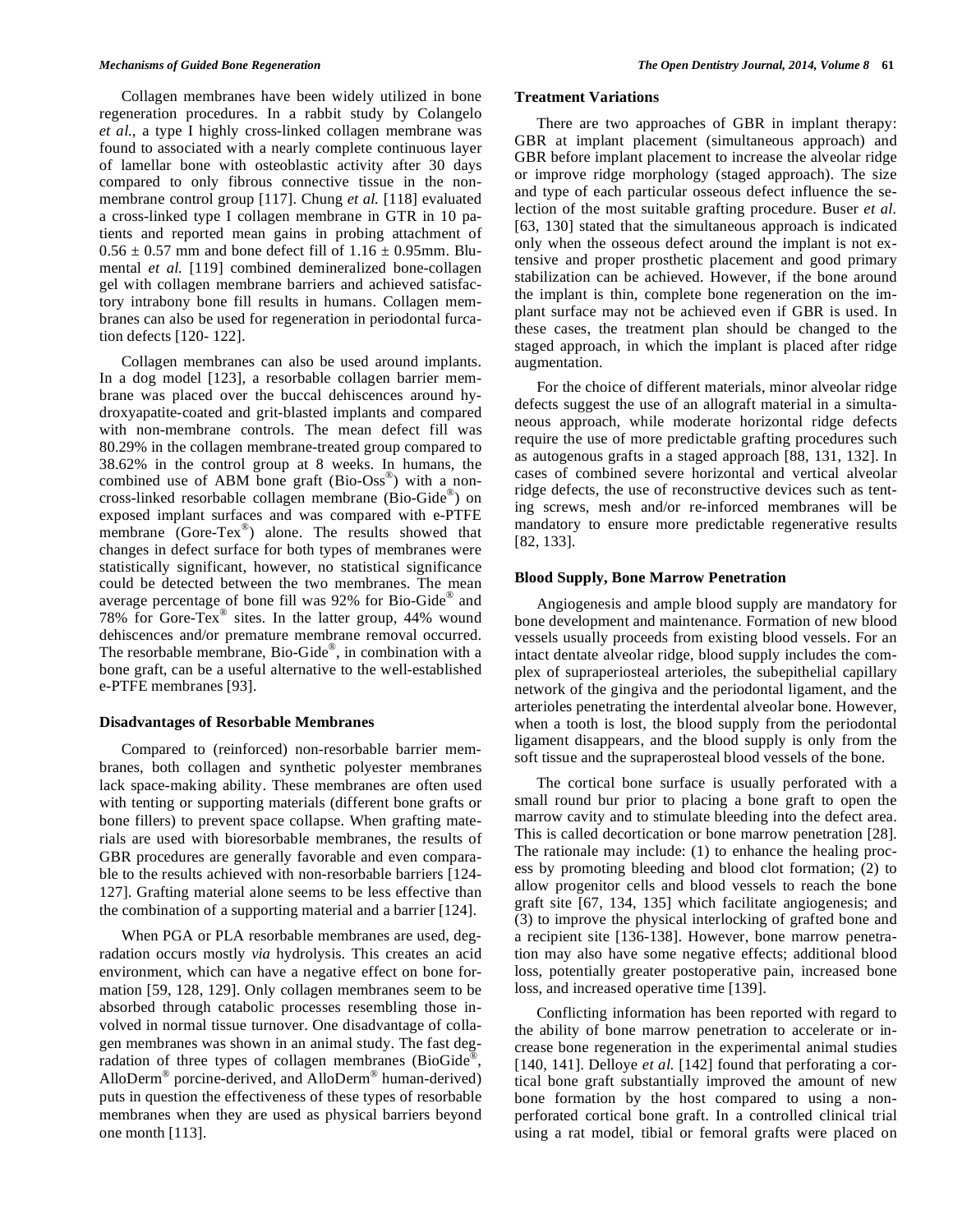tibial bones with or without cortical perforation. It was noted that after 20 weeks of healing, there was migration of marrow components through the perforated area with an increased level of lamellar bone apposition compared to the non-decorticated grafts [137]. Decortications were also studied in a rat/rabbit spinal fusion model and found that decortications of vertebrae bone resulted in a statistically significant larger percentage of bone formation during spinal fusion and better graft integration after 9-10 weeks compared to sites that were not decorticated [143, 144]. Similar results were reported using a dog spinal fusion model for the first three months. However, no such benefits from decortications were identified at 6 months. Mixed results also exist with animal mandibular onlay bone grafting model. de Carvalho *et al.* [140] studied the healing of autogenous monocortical bone grafts placed on the mandible in six dogs and demonstrated a better healing with integrated bone at cortical perforation sites as opposed to non-perforated sites after 90 days. In contrast, other studies found decortication did not enhance the incorporation of onlay mandibular bone grafts [141]. There was no appreciable histological difference in healing with or without prior bone marrow penetration [145].

Similarly, conflicting results have also been reported about skeletal or extra-skeletal GBR (using barrier membranes) with or without decortications. Using a rabbit calvaria titanium dome model, there were more osteoblast-like cells at sites under the titanium dome that underwent decortications compared to controls after 2-3 months and the percentage of bone regeneration was significantly higher [146, 147]. A similar result was found using a calvaria rat model after 4 months [148]. However, several animal studies with negative results were also reported and claimed that cortical perforation did not enhance the amount of bone augmentation in rabbits [134, 149, 150]. Other studies showed GBR procedures could be performed successfully to different degrees without decortications [100, 151-154].

Regarding the effect of different sizes of cortical perforation, the data available is minimal. Nishimura *et al.* [155] found that initially (week 2-6), the larger cortical openings (3 x 15 mm) were associated with faster and more new bone formation compared to smaller perforation (1 x 15 mm). However, no significant difference was found regarding to the amount of bone regeneration after 12 weeks.

# **CONCLUSION**

Guided bone regeneration can be achieved with using particulate autogenous bone grafts, allografts, xenografts, or alloplasts grafting materials and resorbable or non-resorbable barrier membranes techniques in 1-2 tooth defects that may allow for dental restoration.

# **CONFLICT OF INTEREST**

The authors confirm that this article content has no conflict of interest.

# **ACKNOWLEDGEMENTS**

Declared none.

#### **REFERENCES**

- [1] Amler MH, Johnson PL, Salman I. Histological and histochemical investigation of human alveolar socket healing in undisturbed extraction wounds. J Am Dental Assoc 1960; 61: 32-44.
- [2] Amler MH. The time sequence of tissue regeneration in human extraction wounds. Oral Surg Oral Med Oral Pathol 1969; 27: 309-18.
- [3] Cardaropoli G, Araujo M, Lindhe J. Dynamics of bone tissue formation in tooth extraction sites: an experimental study in dogs. J Clin Periodontol 2003; 30: 809-18.
- [4] Schropp L, Wenzel A, Kostopoulos L, *et al*. Bone healing and soft tissue contour changes following single-tooth extraction: a clinical and radiographic 12-month prospective study. Int J Periodont Restorat Dent 2003; 23: 313-23.
- [5] Lekovic V, Kenney EB, Weinlaender M, *et al.* A bone regenerative approach to alveolar ridge maintenance following tooth extraction. Report of 10 cases. J Periodontol 1997; 68: 563-70.
- [6] Lekovic V, Klokkevold PR, Kenney EB, *et al*. Histologic evaluation of guided tissue regeneration using 4 barrier membranes: a comparative furcation study in dogs. J Periodontol 1998; 69: 54-61.
- [7] Lekovic V, Camargo PM, Klokkevold PR, *et al*. Preservation of alveolar bone in extraction sockets using bioabsorbable membranes. J Periodontol 1998; 69: 1044-9.
- [8] Nemcovsky CE, Serfaty V. Alveolar ridge preservation following extraction of maxillary anterior teeth. Report on 23 consecutive cases. J Periodontol 1996; 67: 390-5.
- [9] Artzi Z, Nemcovsky CE. The application of deproteinized bovine bone mineral for ridge preservation prior to implantation. Clinical and histological observations in a case report. J Periodontol 1998; 69: 1062-7.
- [10] Ashman A. Ridge preservation: important buzzwords in dentistry. Gen Dent 2000; 48: 304-12.
- [11] Van der Weijden F, Dell'Acqua F, Slot DE. Alveolar bone dimensional changes of post-extraction sockets in humans: a systematic review. J Clin Periodontol 2009; 36: 1048-58.
- [12] Carlsson GE, Bergman B, Hedegard B. Changes in contour of the maxillary alveolar process under immediate dentures: a longitudinal clinical and x-ray cephalometric study covering 5 years. Acta Odontol Scand 1967; 25: 45-75.
- [13] Bartee BK. Extraction site reconstruction for alveolar ridge preservation. Part 1: rationale and materials selection. J Oral Implantol 2001; 27: 187-93.
- [14] Bartee BK. Extraction site reconstruction for alveolar ridge preservation. Part 2: membrane-assisted surgical technique. J Oral Implantol 2001; 27: 194-7.
- [15] Wang HL, Tsao YP. Mineralized bone allograft-plug socket augmentation: rationale and technique. Implant Dent 2007; 16: 33-41.
- [16] Wang HL, Kiyonobu K, Neiva RF. Socket augmentation: rationale and technique. Implant Dent 2004; 13: 286-96.
- [17] Brownfield LA, Weltman RL. Ridge preservation with or without an osteoinductive allograft: a clinical, radiographic, microcomputed tomography, and histologic study evaluating dimensional changes and new bone formation of the alveolar ridge. J Periodontol 2012; 83: 581-9.
- [18] Barone A, Aldini NN, Fini M, *et al.* Xenograft versus extraction alone for ridge preservation after tooth removal: a clinical and histomorphometric study. J Periodontol 2008; 79: 1370-7.
- [19] Lekholm U, Adell R, Lindhe J, *et al.* Marginal tissue reactions at osseointegrated titanium fixtures. (II) A cross-sectional retrospective study. Int J Oral and Maxillofac Surg 1986; 15: 53-61.
- [20] Dahlin C, Linde A, Gottlow J, *et al.* Healing of bone defects by guided tissue regeneration. Plastic Reconstruct Surg 1988; 81: 672-6.
- [21] Dahlin C, Sennerby L, Lekholm U, *et al*. Generation of new bone around titanium implants using a membrane technique: an experimental study in rabbits. Int J Oral Maxillofac Implants 1989; 4: 19-25.
- [22] Becker W, Becker BE. Guided tissue regeneration for implants placed into extraction sockets and for implant dehiscences: surgical techniques and case report. The Int J Periodont Restorat Dent 1990; 10: 376-91.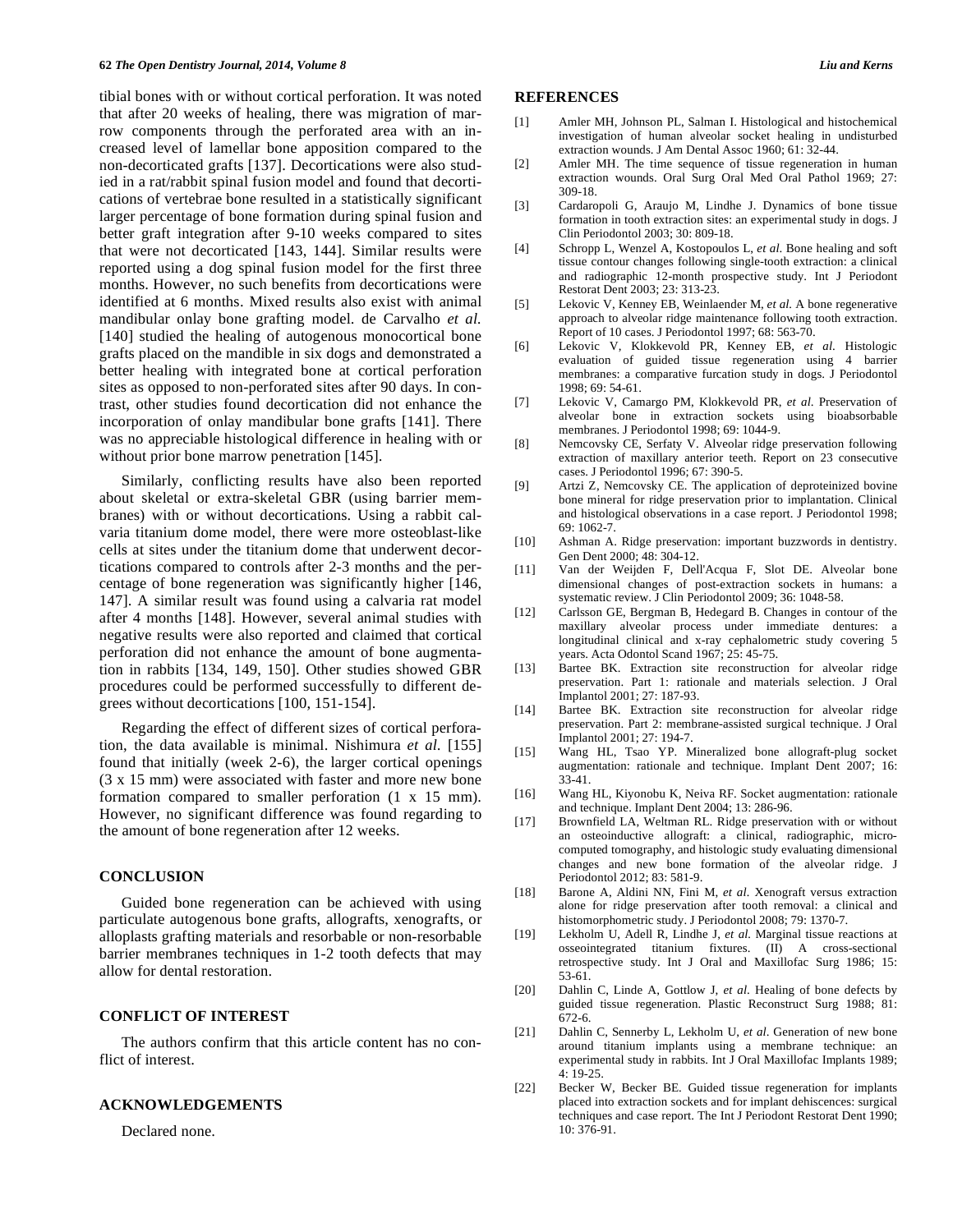- [23] Becker W, Becker BE, Handlesman M, *et al*. Bone formation at dehisced dental implant sites treated with implant augmentation material: a pilot study in dogs. The Int J Periodont Restorat Dent 1990;10: 92-101.
- [24] Gher ME, Quintero G, Assad D, *et al*. Bone grafting and guided bone regeneration for immediate dental implants in humans. J Periodontol 1994; 65: 881-91.
- [25] Wang HL, Boyapati L. "PASS" principles for predictable bone regeneration. Implant Dent 2006; 15: 8-17.
- [26] Schenk RK, Buser D, Hardwick WR, *et al*. Healing pattern of bone regeneration in membrane-protected defects: a histologic study in the canine mandible. Int J Oral Maxillofac Impl 1994; 9: 13-29.
- [27] Javed A, Chen H, Ghori FY. Genetic and transcriptional control of bone formation. Oral Maxillofac Surg Clin N.Am 2010; 22: 283-93, vdoi: 10.1016/j.coms.2010.05.001.
- [28] Buser D. 20 years of guided bone regeneration in implant dentistry. 2<sup>nd</sup> ed. Chicago: Quintessence Pub. Co; 2009.
- [29] Misch CE, Dietsh F. Bone-grafting materials in implant dentistry. Implant Dent 1993; 2: 158-67.
- [30] Evian CI, Rosenberg ES, Coslet JG, *et al*. The osteogenic activity of bone removed from healing extraction sockets in humans. J Periodontol 1982; 53: 81-5.
- [31] Rose L MB, Genco R, Cohen W. Periodontics: Medicine, Surgery, and Implants: Elsevier Mosby 2004.
- [32] Barboza E, Caula A, Machado F. Potential of recombinant human bone morphogenetic protein-2 in bone regeneration. Implant Dent 1999; 8: 360-7.
- [33] Wang EA, Rosen V, D'Alessandro JS, *et al.* Recombinant human bone morphogenetic protein induces bone formation. Proceed Nat Acad Sci USA 1990; 87: 2220-4.
- [34] Toriumi DM, Kotler HS, Luxenberg DP, *et al*. Mandibular reconstruction with a recombinant bone-inducing factor. Functional, histologic, and biomechanical evaluation. Arch Otolaryngol Head Neck Surg 1991; 117: 1101-12.
- [35] Garg AK. Bone Biology, Harvesting, & grafting for dental implants: rationale and clinical applications. IL: Quintessence Publishing; 2004.
- [36] Zaner DJ, Yukna RA. Particle size of periodontal bone grafting materials. J Periodontol 1984; 55: 406-9.
- [37] Burchardt H. Biology of bone transplantation. Orthoped Clin N Am 1987;18: 187-96.
- [38] Tatum OH, Jr. Osseous grafts in intra-oral sites. J Oral Implant  $1996: 22: 51-2$
- [39] Schallhorn RG. Postoperative problems associated with iliac transplants. J Periodontol 1972; 43: 3-9.
- [40] Dragoo MR, Sullivan HC. A clinical and histological evaluation of autogenous iliac bone grafts in humans. II. External root resorption. J Periodontol 1973; 44: 614-25.
- [41] Quattlebaum JB, Mellonig JT, Hensel NF. Antigenicity of freezedried cortical bone allograft in human periodontal osseous defects. J Periodontol 1988; 59: 394-7.
- [42] Mellonig JT, Prewett AB, Moyer MP. HIV inactivation in a bone allograft. J Periodontol 1992; 63: 979-83.
- [43] Schoepf C. The Tutoplast® Process: a review of efficacy.Zimmer Dental 2008; 17: 40-50.
- [44] Urist MR. Bone: formation by autoinduction. Science 1965; 150: 893-9.
- [45] Mellonig JT, Bowers GM, Bailey RC. Comparison of bone graft materials. Part I. New bone formation with autografts and allografts determined by Strontium-85. J Periodontol 1981; 52: 291-6.
- [46] Mellonig JT, Bowers GM, Cotton WR. Comparison of bone graft materials. Part II. New bone formation with autografts and allografts: a histological evaluation. J Periodontol 1981; 52: 297-302.
- [47] Schwartz Z, Mellonig JT, Carnes DL, Jr., *et al*. Ability of commercial demineralized freeze-dried bone allograft to induce new bone formation. J Periodontol 1996; 67: 918-26.
- [48] Rummelhart JM, Mellonig JT, Gray JL, *et al*. A comparison of freeze-dried bone allograft and demineralized freeze-dried bone allograft in human periodontal osseous defects. J Periodontol 1989; 60: 655-63.
- [49] Shapoff CA, Bowers GM, Levy B, et al. The effect of particle size on the osteogenic activity of composite grafts of allogeneic freeze-dried bone and autogenous marrow. J Periodontol 1980; 51: 625-30.
- [50] Committee on Research, Science and Therapy of the American Academy of Peridontology. Tissue banking of bone allografts used in periodontal regeneration. J Periodontol 2001; 72: 834-8.
- [51] Sanders JJ, Sepe WW, Bowers GM, *et al.* Clinical evaluation of freeze-dried bone allografts in periodontal osseous defects. Part III. Composite freeze-dried bone allografts with and without autogenous bone grafts. J Periodontol 1983; 54: 1-8.
- [52] Berglundh T, Lindhe J. Healing around implants placed in bone defects treated with Bio-Oss: an experimental study in the dog. Clin Oral Implants Res 1997; 8: 117-24.
- [53] Artzi Z, Tal H, Dayan D. Porous bovine bone mineral in healing of human extraction sockets. Part 1. histomorphometric evaluations at 9 months. J Periodontol 2000; 71: 1015-23.
- [54] Wetzel AC, Stich H, Caffesse RG. Bone apposition onto oral implants in the sinus area filled with different grafting materials: a histological study in beagle dogs. Clin Oral Implants Res 1995; 6: 155-63.
- [55] van Steenberghe D, Callens A, Geers L, *et al.* The clinical use of deproteinized bovine bone mineral on bone regeneration in conjunction with immediate implant installation. Clin Oral Implants Res 2000; 11: 210-6.
- [56] Piattelli M, Favero GA, Scarano A, *et al*. Bone reactions to anorganic bovine bone (Bio-Oss) used in sinus augmentation procedures: a histologic long-term report of 20 cases in humans. Int J Oral Maxillofac Implants 1999; 14: 835-40.
- [57] Lane JM. Bone graft substitutes. West J Med 1995; 163: 565-6.
- [58] Isaksson S, Alberius P, Klinge B. Influence of three alloplastic materials on calvarial bone healing: an experimental evaluation of HTR-polymer, lactomer beads, and a carrier gel. Int J Oral Maxillofac Surg 1993; 22: 375-81.
- [59] Bunyaratavej P, Wang HL. Collagen membranes: a review. J Periodontol 2001; 72: 215-29.
- [60] Hammerle CH, Jung RE. Bone augmentation by means of barrier membranes. Periodontology 2000. 2003; 33: 36-53.
- [61] Dahlin C. Scientific Background of guided bone regeneration. In: Buser D, Dahlin C, Schenk R, Eds. Guided bone regeneration in implant dentistry. Chicago, IL: Quintessence Publ; 1994.
- [62] Dahlin C, Gottlow J, Linde A, *et al*. Healing of maxillary and mandibular bone defects using a membrane technique. An experimental study in monkeys. Scand J Plast Reconstr Surg Hand Surg 1990; 24: 13-9.
- [63] Buser D, Dula K, Belser U, *et al.* Localized ridge augmentation using guided bone regeneration. 1. Surgical procedure in the maxilla. Int J Periodont Restorat Dent 1993; 13: 29-45.
- [64] Becker W, Lynch SE, Lekholm U, *et al*. A comparison of ePTFE membranes alone or in combination with platelet-derived growth factors and insulin-like growth factor-I or demineralized freezedried bone in promoting bone formation around immediate extraction socket implants. J Periodontol 1992; 63: 929-40.
- [65] Becker W, Dahlin C, Lekholm U, *et al.* Five-year evaluation of implants placed at extraction and with dehiscences and fenestration defects augmented with ePTFE membranes: results from a prospective multicenter study. Clin Implant Dent Relat Res 1999; 1: 27-32.
- [66] Buser D, Dula K, Belser UC, *et al*. Localized ridge augmentation using guided bone regeneration. II. Surgical procedure in the mandible. Int J Periodont Restorat Dent 1995; 15: 10-29.
- [67] Buser D, Bragger U, Lang NP, *et al.* Regeneration and enlargement of jaw bone using guided tissue regeneration. Clinl Oral Implants Res 1990; 1: 22-32.
- [68] Becker W, Dahlin C, Becker BE, *et al.* The use of e-PTFE barrier membranes for bone promotion around titanium implants placed into extraction sockets: a prospective multicenter study. Int J Oral Maxillofac Implants 1994; 9: 31-40.
- [69] Nevins M, Mellonig JT. Enhancement of the damaged edentulous ridge to receive dental implants: a combination of allograft and the GORE-TEX membrane. Int J Periodont Restorat Dent 1992; 12: 96-111.
- [70] Dahlin C, Lekholm U, Becker W, *et al*. Treatment of fenestration and dehiscence bone defects around oral implants using the guided tissue regeneration technique: a prospective multicenter study. Int J Oral Maxillofac Implants 1995; 10: 312-8.
- [71] Lazzara RJ. Immediate implant placement into extraction sites: surgical and restorative advantages. Int J Periodont Restorat Dent 1989; 9: 332-43.
- [72] Nyman S, Lang NP, Buser D, *et al*. Bone regeneration adjacent to titanium dental implants using guided tissue regeneration: a report of two cases. Int J Oral Maxillofac Implants 1990; 5: 9-14.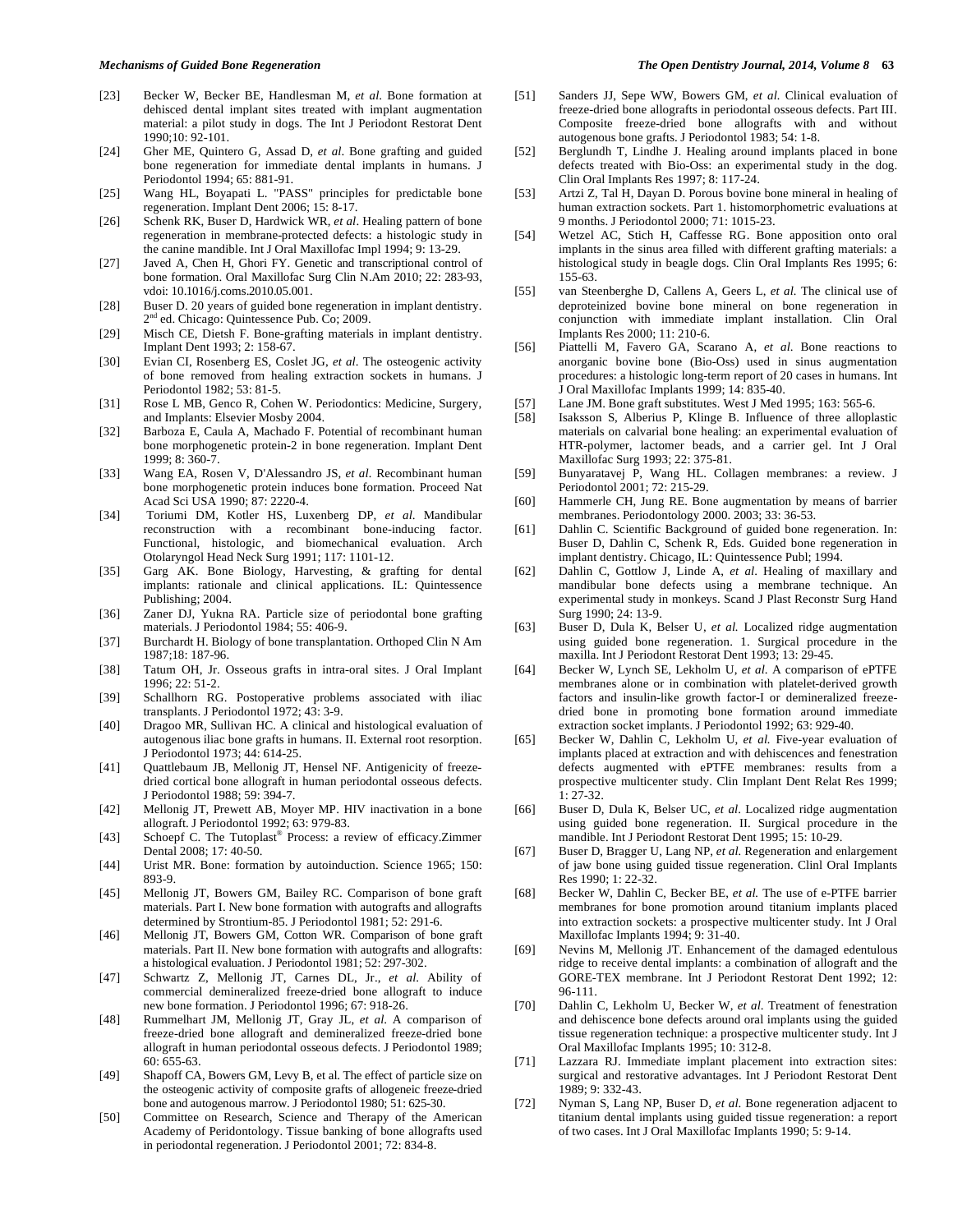- [73] Bartee BK, Carr JA. Evaluation of a high-density polytetrafluoroethylene (n-PTFE) membrane as a barrier material to facilitate guided bone regeneration in the rat mandible. J Oral Implant 1995; 21: 88-95.
- [74] Bartee BK. Evaluation of a new polytetrafluoroethylene guided tissue regeneration membrane in healing extraction sites. Compend Cont Edu Dent 1998; 19: 1256-8, 60, 62-4.
- [75] Barber HD, Lignelli J, Smith BM, *et al*. Using a dense PTFE membrane without primary closure to achieve bone and tissue regeneration. Journal of oral and maxillofacial surgery : J Am Assoc Oral Maxillofac Sur 2007; 65: 748-52.
- [76] Hoffmann O, Bartee BK, Beaumont C, *et al*. Alveolar bone preservation in extraction sockets using non-resorbable dPTFE membranes: a retrospective non-randomized study. J Periodontol 2008; 79: 1355-69.
- [77] Crump TB, Rivera-Hidalgo F, Harrison JW, *et al*. Influence of three membrane types on healing of bone defects. Oral Surg Oral Med Oral Pathol Oral Radiol Endod 1996; 82: 365-74.
- [78] Bartee BK. The use of high-density polytetrafluoroethylene membrane to treat osseous defects: clinical reports. Implant Dent  $1995 \cdot 4 \cdot 21 - 6$
- [79] Barboza EP, Stutz B, Ferreira VF, *et al*. Guided bone regeneration using nonexpanded polytetrafluoroethylene membranes in preparation for dental implant placements--a report of 420 cases. Implant Dent 2010; 19: 2-7.
- [80] Walters SP, Greenwell H, Hill M, *et al*. Comparison of porous and non-porous teflon membranes plus a xenograft in the treatment of vertical osseous defects: a clinical reentry study. J Periodontol 2003; 74: 1161-8.
- [81] Lamb JW, 3rd, Greenwell H, Drisko C, *et al.* A comparison of porous and non-porous teflon membranes plus demineralized freeze-dried bone allograft in the treatment of class II buccal/lingual furcation defects: a clinical reentry study. J Periodontol 2001; 72: 1580-7.
- [82] Sumi Y, Miyaishi O, Tohnai I, *et al*. Alveolar ridge augmentation with titanium mesh and autogenous bone. Oral Surg Oral Med Oral Pathol Oral Radiol Endod 2000; 89: 268-70.
- [83] Jovanovic SA, Nevins M. Bone formation utilizing titaniumreinforced barrier membranes. Int J Periodont Restorat Dent 1995; 15: 56-69.
- [84] Malchiodi L, Scarano A, Quaranta M, *et al.* Rigid fixation by means of titanium mesh in edentulous ridge expansion for horizontal ridge augmentation in the maxilla. Int J Oral Maxillofac Implants 1998; 13: 701-5.
- [85] Steflik DE, Corpe RS, Young TR, *et al. In vivo* evaluation of the biocompatibility of implanted biomaterials: morphology of the implant-tissue interactions. Implant Dent 1998; 7: 338-50.
- [86] Jovanovic SA, Schenk RK, Orsini M, *et al*. Supracrestal bone formation around dental implants: an experimental dog study. Int J Oral Maxillofac Implants 1995; 10: 23-31.
- [87] Buser D, Ruskin J, Higginbottom F, *et al*. Osseointegration of titanium implants in bone regenerated in membrane-protected defects: a histologic study in the canine mandible. Int J Oral Maxillofac Implants 1995; 10: 666-81.
- [88] Buser D, Dula K, Hirt HP, *et al*. Lateral ridge augmentation using autografts and barrier membranes: a clinical study with 40 partially edentulous patients. Journal of oral and maxillofacial surgery. J Am Assoc Oral Maxillofac Sur 1996; 54: 420-32; discussion 32-3.
- [89] Machtei EE. The effect of membrane exposure on the outcome of regenerative procedures in humans: a meta-analysis. J Periodontol 2001; 72: 512-6.
- [90] Murphy KG. Postoperative healing complications associated with Gore-Tex Periodontal Material. Part I. Incidence and characterization. Int J Periodont Restorat Dent 1995; 15: 363-75.
- [91] Murphy KG. Postoperative healing complications associated with Gore-Tex Periodontal Material. Part II. Effect of complications on regeneration. Int J Periodont Restorat Dent1995; 15: 548-61.
- [92] Simion M, Baldoni M, Rossi P, *et al.* A comparative study of the effectiveness of e-PTFE membranes with and without early exposure during the healing period. Int J Periodont Restorat Dent 1994; 14: 166-80.
- [93] Zitzmann NU, Naef R, Scharer P. Resorbable versus nonresorbable membranes in combination with Bio-Oss for guided bone regeneration. Int J Oral Maxillofac Implants 1997; 12: 844-52.
- [94] Selvig KA, Kersten BG, Chamberlain AD, *et al*. Regenerative surgery of intrabony periodontal defects using ePTFE barrier

membranes: scanning electron microscopic evaluation of retrieved membranes versus clinical healing. J Periodontol 1992; 63: 974-8.

- [95] Tempro PJ, Nalbandian J. Colonization of retrieved polytetrafluoroethylene membranes: morphological and microbiological observations. J Periodontol 1993; 64: 162-8.
- [96] Nowzari H, Slots J. Microbiologic and clinical study of polytetrafluoroethylene membranes for guided bone regeneration around implants. Int J Oral Maxillofac Implants 1995; 10: 67-73.
- [97] Augthun M, Yildirim M, Spiekermann H, *et al.* Healing of bone defects in combination with immediate implants using the membrane technique. Int J Oral Maxillofac Implants 1995; 10: 421-8.
- [98] Misch CM, Misch CE. The repair of localized severe ridge defects for implant placement using mandibular bone grafts. Implant Dent 1995; 4: 261-7.
- [99] Pihlstrom BL, McHugh RB, Oliphant TH, *et al*. Comparison of surgical and nonsurgical treatment of periodontal disease: a review of current studies and additional results after 61/2 years. J Clin Periodontol 1983; 10: 524-41.
- [100] Rasmusson L, Sennerby L, Lundgren D, *et al.* Morphological and dimensional changes after barrier removal in bone formed beyond the skeletal borders at titanium implants: a kinetic study in the rabbit tibia. Clin Oral Implants Res 1997; 8: 103-16.
- [101] Hutmacher D, Hurzeler MB, Schliephake H. A review of material properties of biodegradable and bioresorbable polymers and devices for GTR and GBR applications. Int J Oral Maxillofac Implants 1996; 11: 667-78.
- [102] Simon BI, Von Hagen S, Deasy MJ, *et al*. Changes in alveolar bone height and width following ridge augmentation using bone graft and membranes. J Periodontol 2000; 71: 1774-91.
- [103] Piattelli A, Scarano A, Coraggio F, *et al*. Early tissue reactions to polylactic acid resorbable membranes: a histological and histochemical study in rabbit. Biomaterials 1998; 19: 889-96.
- [104] von Arx T, Broggini N, Jensen SS, *et al*. Membrane durability and tissue response of different bioresorbable barrier membranes: a histologic study in the rabbit calvarium. Int J Oral Maxillofac Implants 2005; 20: 843-53.
- [105] Simion M, Maglione M, Iamoni F, *et al*. Bacterial penetration through Resolut resorbable membrane *in vitro*: an histological and scanning electron microscopic study. Clin Oral Implants Res 1997; 8: 23-31.
- [106] Wang HL, Carroll MJ. Guided bone regeneration using bone grafts and collagen membranes. Quint Int 2001; 32: 504-15.
- [107] Postlethwaite AE, Seyer JM, Kang AH. Chemotactic attraction of human fibroblasts to type I, II, and III collagens and collagenderived peptides. Proceed Nat Acad Sci USA 1978; 75: 871-5.
- [108] Locci P, Calvitti M, Belcastro S, *et al*. Phenotype expression of gingival fibroblasts cultured on membranes used in guided tissue regeneration. J Periodontol 1997; 68: 857-63.
- [109] Schlegel AK, Mohler H, Busch F, *et al*. Preclinical and clinical studies of a collagen membrane (Bio-Gide). Biomaterials 1997; 18: 535-8.
- [110] Rothamel D, Schwarz F, Sculean A, *et al.* Biocompatibility of various collagen membranes in cultures of human PDL fibroblasts and human osteoblast-like cells. Clin Oral Implants Res 2004; 15: 443-9.
- [111] Pitaru S, Tal H, Soldinger M, *et al.* Collagen membranes prevent apical migration of epithelium and support new connective tissue attachment during periodontal wound healing in dogs. J Periodont Res 1989; 24: 247-53.
- [112] Miller N, Penaud J, Foliguet B, *et al*. Resorption rates of 2 commercially available bioresorbable membranes: a histomorphometric study in a rabbit model. J Clin Periodontol 1996; 23: 1051-9.
- [113] Owens KW, Yukna RA. Collagen membrane resorption in dogs: a comparative study. Implant Dent 2001; 10: 49-58.
- [114] von Arx T, Buser D. Horizontal ridge augmentation using autogenous block grafts and the guided bone regeneration technique with collagen membranes: a clinical study with 42 patients. Clin Oral Implants Res 2006; 17: 359-66.
- [115] Rothamel D, Schwarz F, Sager M, *et al*. Biodegradation of differently cross-linked collagen membranes: an experimental study in the rat. Clin Oral Implants Res 2005; 16: 369-78.
- [116] Schwarz F, Rothamel D, Herten M, *et al*. Angiogenesis pattern of native and cross-linked collagen membranes: an immunohistochemical study in the rat. Clin Oral Implants Res 2006; 17: 403-9.
- [117] Colangelo P, Piattelli A, Barrucci S, *et al*. Bone regeneration guided by resorbable collagen membranes in rabbits: a pilot study. Implant Dent 1993; 2: 101-5.